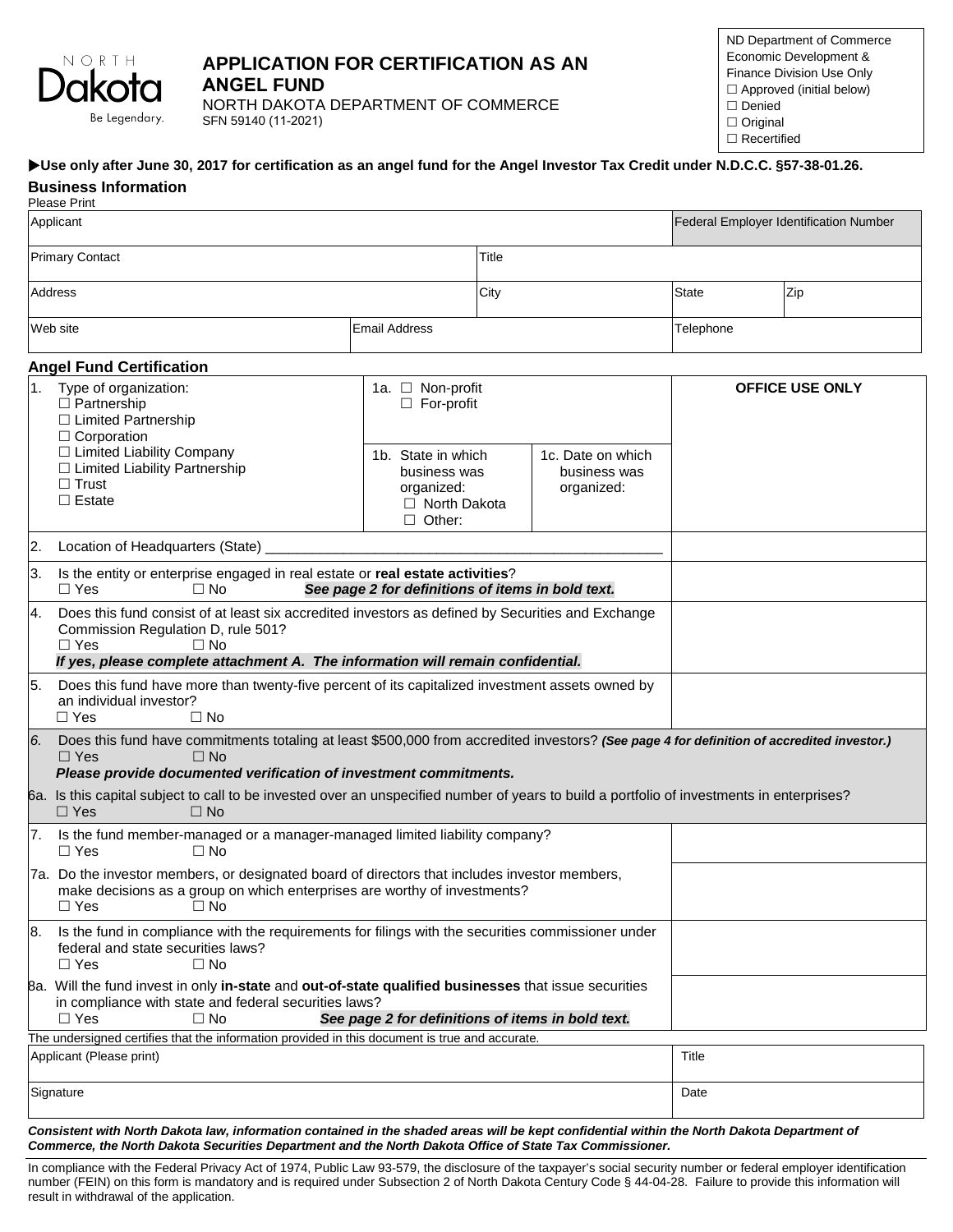## **Certification criteria**

The Angel Fund must:

- a. Be a passthrough entity organized after June 30, 2017, as a domestic for-profit entity under the laws of this state, and have its headquarters in this state.
- b. Not have invested, or intend on investing during its certification period, in real estate or real estate activities as described under N.D.C.C. §57-38-01.26**,** subdivision e of subsection 2.
- c. Consist of at least six accredited investors as defined in regulation D, rule 501 of the federal Securities Act of 1933. Not have more than twenty-five percent of its capitalized investment assets owned by any one investor.
- d. Have at least five hundred thousand dollars in commitments from accredited investors which are subject to call to be invested over an unspecified number of years to build a portfolio of investments in enterprises.
- e. Be member-managed or a manager-managed limited liability company and the investor members or a designated board that includes investor members must make decisions as a group on which enterprises are worthy of investments.
- f. Be certified as an angel fund that meets the requirements of this subsection by the department of commerce.
- g. Be in, and remain in, compliance with state and federal securities laws, and invest only in in-state qualified businesses or an out-of-state qualified business that are issuing securities in compliance with state and federal securities laws

## **Definitions**

- "Real estate activities" includes real estate development, a real estate holding company, an entity that derives income from the selling or leasing of residential or commercial real estate, or carries on operations in the hotel, restaurant, convention, or hospitality industries, or makes any other similar use of real estate.
- "Domestic organization" means an organization created under the laws of this state.
	- "In-state qualified business" means an early-stage or mid-stage private, nonpublicly traded enterprise that:
		- (1) Is created, or its satellite operation is created, as a for-profit entity under the laws of this state.
		- (2) Has its principal office in this state and has the majority of its business activity performed in this state, except sales activity, or has a significant operation in this state that has or is projected to have more than ten employees in this state.
		- (3) Relies on research or the development of new products and processes in its plans for growth and profitability.
		- (4) Is in compliance with state and federal securities laws.
		- (5) Is not an entity or enterprise which is engaged in real estate development, is a real estate holding company, derives income from the selling or leasing of residential or commercial real estate, or carries on operations in the hotel, restaurant, convention, or hospitality industries, or makes any other similar use of real estate.
- (6) Is certified as an in-state qualified business that meets the requirements of this section by the department of commerce.
- "Out-of-state qualified business" means an early-stage or mid-stage private, nonpublicly traded enterprise that:
	- (1) Is created as a for-profit entity.
	- (2) Relies on research or the development of new products and processes in its plans for growth and profitability.
	- (3) Is in compliance with state and federal securities laws.
	- (4) Is not an entity or enterprise engaged in real estate development, is a real estate holding company, derives income from the selling or leasing of residential or commercial real estate, or carries on operations in the hotel, restaurant, convention, or hospitality industries, or makes any other similar use of real estate.
	- (5) Is certified as an out-of-state qualified business that meets the requirements of this section by the department of commerce.

## **Instructions for applicant**

The applicant must verify the accredited investor membership of the business by either completing Attachment A or attaching a separate document listing the names, contact information and investment amounts of each accredited investor. Definition of accredited investors can be found at the bottom of Attachment  $\Delta$ 

The applicant must submit verification of the investments meeting the five-hundred thousand dollar minimum commitment requirement.

Fund must meet all qualification criteria in the North Dakota Century Code § 57-38-01.26 to be considered for certification as an Angel Fund for the Angel Investor Tax Credit.

New applications must be approved prior to a fund investing in a qualified business for which investors intend to submit claims for the tax credit. Applications for re-certification must be submitted 30 days prior to the date on which the fund's current certification expires. Angel Fund certifications beginning in 2017 will expire December 31, 2020. Certifications beginning in 2018 or later will expire on December  $31<sup>st</sup>$  of the third calendar year following the calendar year in which the certification start date falls.

## **Required Documentation**

- $\Box$  Attachment A of this application
- $\Box$  Organizational documentation;
	- i.e. Articles of Organization or Incorporation
- □ Membership Agreement
- □ Subscription or Contribution Agreement
- $\Box$  List with name, location and description of companies in which your fund has already invested (if any)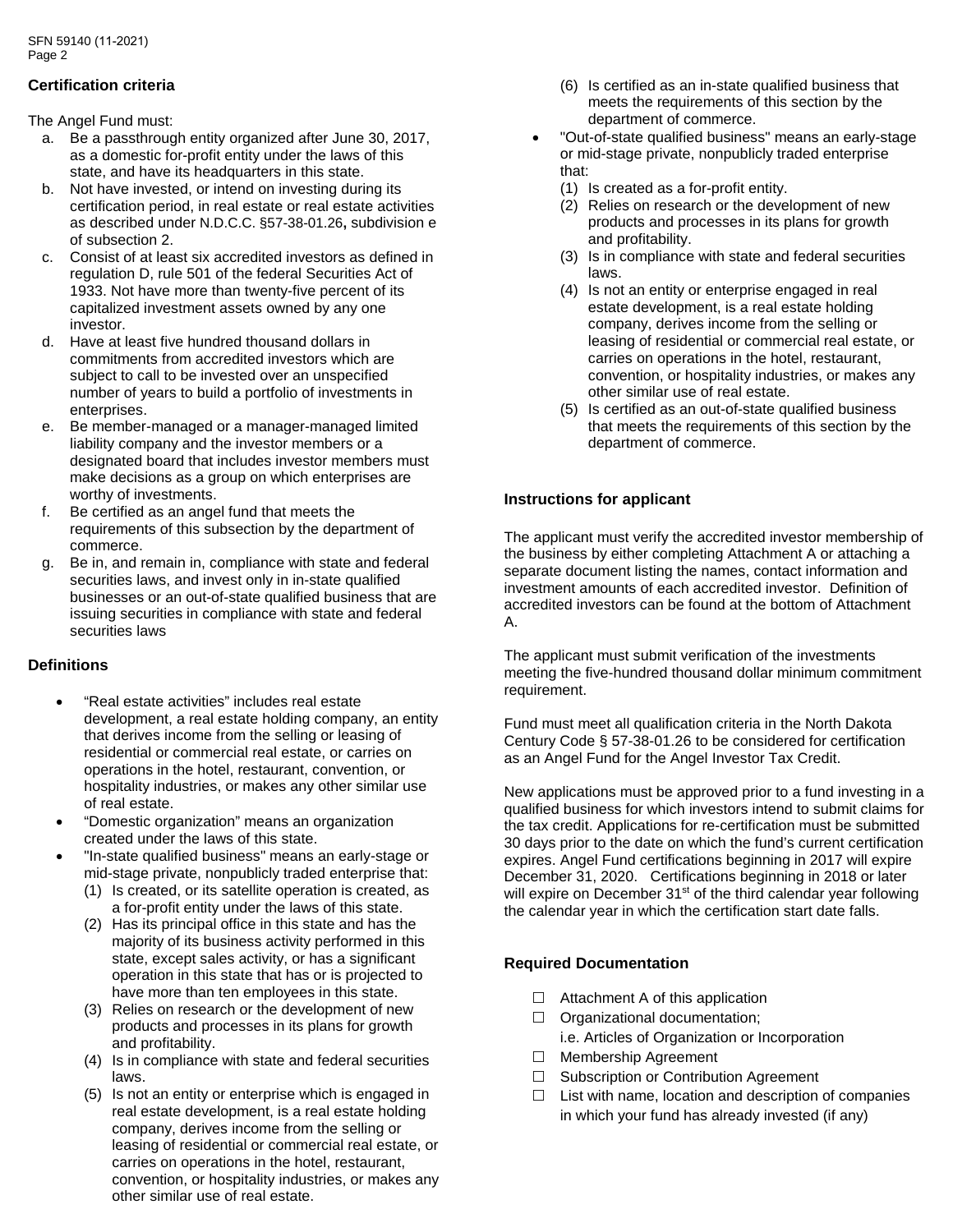SFN 59140 (11-2021) Page 3

Submit the supporting documentation and the completed application to:

North Dakota Department of Commerce Economic Development & Finance Division PO Box 2057 Bismarck, ND 58502-2057

**IMPORTANT**: There are additional reporting requirements and other conditions contained in the governing statute that the angel fund must satisfy. To see them, please visit: [http://www.legis.nd.gov/cencode/t57c38.pdf#nameddest=57-38-](http://www.legis.nd.gov/cencode/t57c38.pdf#nameddest=57-38-01p26) [01p26](http://www.legis.nd.gov/cencode/t57c38.pdf#nameddest=57-38-01p26) (see § 57-38-01.26).

#### **If you have any questions…**

**Call:** 

701-328-5300

#### **Write to:**

North Dakota Department of Commerce Economic Development & Finance Division PO Box 2057 Bismarck, ND 58502-2057